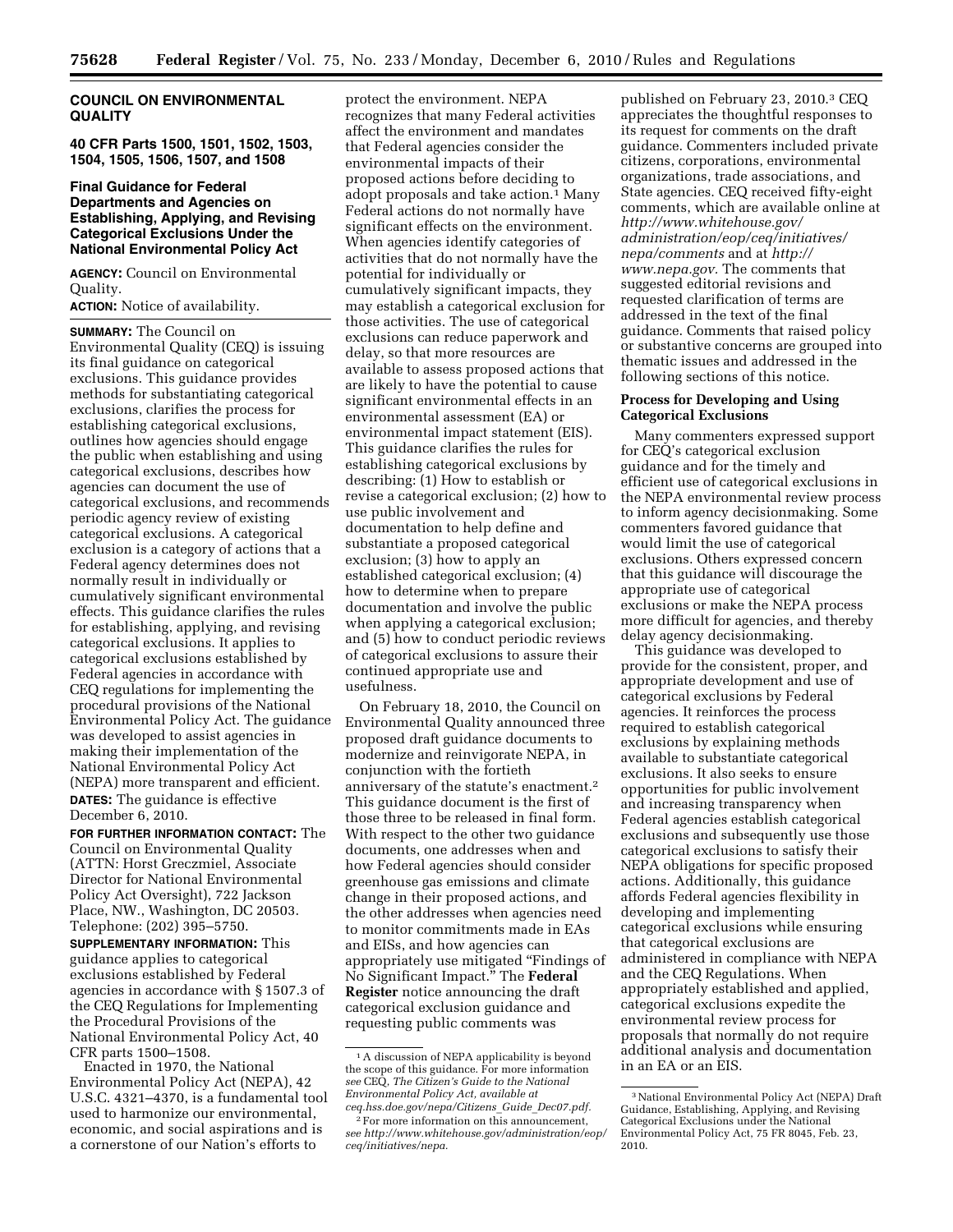### **Applicability and Limitations**

Some commenters expressed concern that the guidance creates additional limitations and constraints on the establishment of categorical exclusions, while others expressed unqualified support for using text that constrains the scope of the actions to which a categorical exclusion could apply. The discussion in the guidance of physical, temporal, or environmental factors that would constrain the use of a categorical exclusion is consistent with NEPA and past CEQ guidance.

Federal agencies that identify physical, temporal, or environmental constraints in the definition of a proposed category of actions may be able to better ensure that a new or revised categorical exclusion is neither too broadly nor too narrowly defined. Some information regarding implementation of mitigation measures that are an integral part of the proposed actions and how those actions will be carried out may be necessary to adequately understand and describe the category of actions and their projected impacts. A better and more comprehensive description of a category of actions provides clarity and transparency for proposed projects that could be categorically excluded from further analysis and documentation in an EA or an EIS.

#### **Public Involvement**

Some commenters expressed concern over the timeliness and burden of NEPA reviews when there is greater public involvement. The final guidance makes it clear that CEQ strongly encourages public involvement in the establishment and revision of categorical exclusions. As the guidance explains, engaging the public in the environmental aspects of Federal decisionmaking is a key policy goal of NEPA and the CEQ Regulations. Public involvement is not limited to the provision of information by agencies; it should also include meaningful opportunities for the public to provide comment and feedback on the information made available. Considering recent advances in information technology, agencies should consider employing additional measures to involve the public beyond simply publishing a **Federal Register** notice as required when an agency seeks to establish new or revised categorical exclusions.4

The perceived environmental effects of the proposed category of actions are

a factor that an agency should consider when it decides whether there is a need for public involvement in determining whether to apply a categorical exclusion. Accordingly, the guidance clarifies that agencies have flexibility when applying categorical exclusions to focus their public involvement on those proposed actions and issues the agency expects to raise environmental issues and concerns that are important to the public.

In the final guidance, CEQ uses the terms ''encourage'' and ''recommend'' interchangeably. The language of the guidance relating to public engagement reflects CEQ's authority under NEPA and the CEQ regulations to guide agency development and implementation of agency NEPA procedures. It also reflects the importance of allowing agencies to use their expertise to determine the appropriate level of engagement with the public.

## **Substantiating and Documenting Categorical Exclusions**

Some commenters raised the concern that the requirement to substantiate and document categorical exclusions would be burdensome and cause delay. One commenter recommended that the guidance should encourage consultation with State agencies, other Federal agencies with special expertise, and other stakeholders. Another commenter suggested that the guidance permit agencies to consult with industry project proponents that possess information that would be useful in substantiating a categorical exclusion. Along the same lines, another commenter stated that agencies should be encouraged to seek information from the most relevant and reliable sources possible.

The guidance has been revised to reflect that, when substantiating and documenting the environmental effects of a category of actions, a Federal agency need not be limited to its own experiences. Instead, the agency should consider information and records from other private and public entities, including other Federal agencies that have experience with the actions covered in a proposed categorical exclusion. The guidance acknowledges that the reliability of scientific information varies according to its source and the rigor with which it was developed, and that it is the responsibility of the agency to determine whether the information reflects accepted knowledge, accurate findings, and experience with the environmental effects relevant to the actions that would be included in the proposed categorical exclusion.

The guidance addresses the concerns over timeliness and undue burdens by explaining that the amount of information required to substantiate a proposed new or revised categorical exclusion should be proportionate to the type of activities included in the proposed category of actions. Actions that potentially have little or no impact should not require extensive information or documentation. Determining the extent of substantiation and documentation is ultimately the responsibility of the agency and will vary depending on the nature of the proposed action and the effects associated with the action. The guidance encourages agencies to make use of agency Web sites to provide further clarity and transparency to their NEPA procedures. It also recommends using modern technology to maintain and facilitate the use of documentation in future evaluations and benchmarking.

### **Extraordinary Circumstances**

Several commenters requested clearer and more detailed guidance on the application of extraordinary circumstances. Extraordinary circumstances are appropriately understood as those factors or circumstances that will help an agency identify the situations or environmental settings when an otherwise categorically-excludable action merits further analysis and documentation in an EA or an EIS. Specific comments noted that the determination that an extraordinary circumstance will require additional environmental review in an EA or an EIS should depend not solely on the existence of the extraordinary circumstance but rather on an analysis of its impacts. CEQ agrees with this perspective. For example, when an agency uses a protected resource, such as historic property or threatened and endangered species, as an extraordinary circumstance, the guidance clarifies that whether additional review and documentation of a proposed action's potential environmental impacts in an EA or an EIS is required is based on the potential for significantly impacting that protected resource. However, CEQ recognizes that some agency NEPA procedures require additional analysis based solely on the existence of an extraordinary circumstance. In such cases, the agencies may define their extraordinary circumstances differently, so that a particular situation, such as the presence of a protected resource, is not considered an extraordinary circumstance per se, but a factor to consider when determining if there are extraordinary circumstances, such as a significant impact to that resource. This

<sup>4</sup>*See* 40 CFR 1506.6(a) (requiring agencies to make diligent efforts to involve the public in preparing and implementing their NEPA procedures).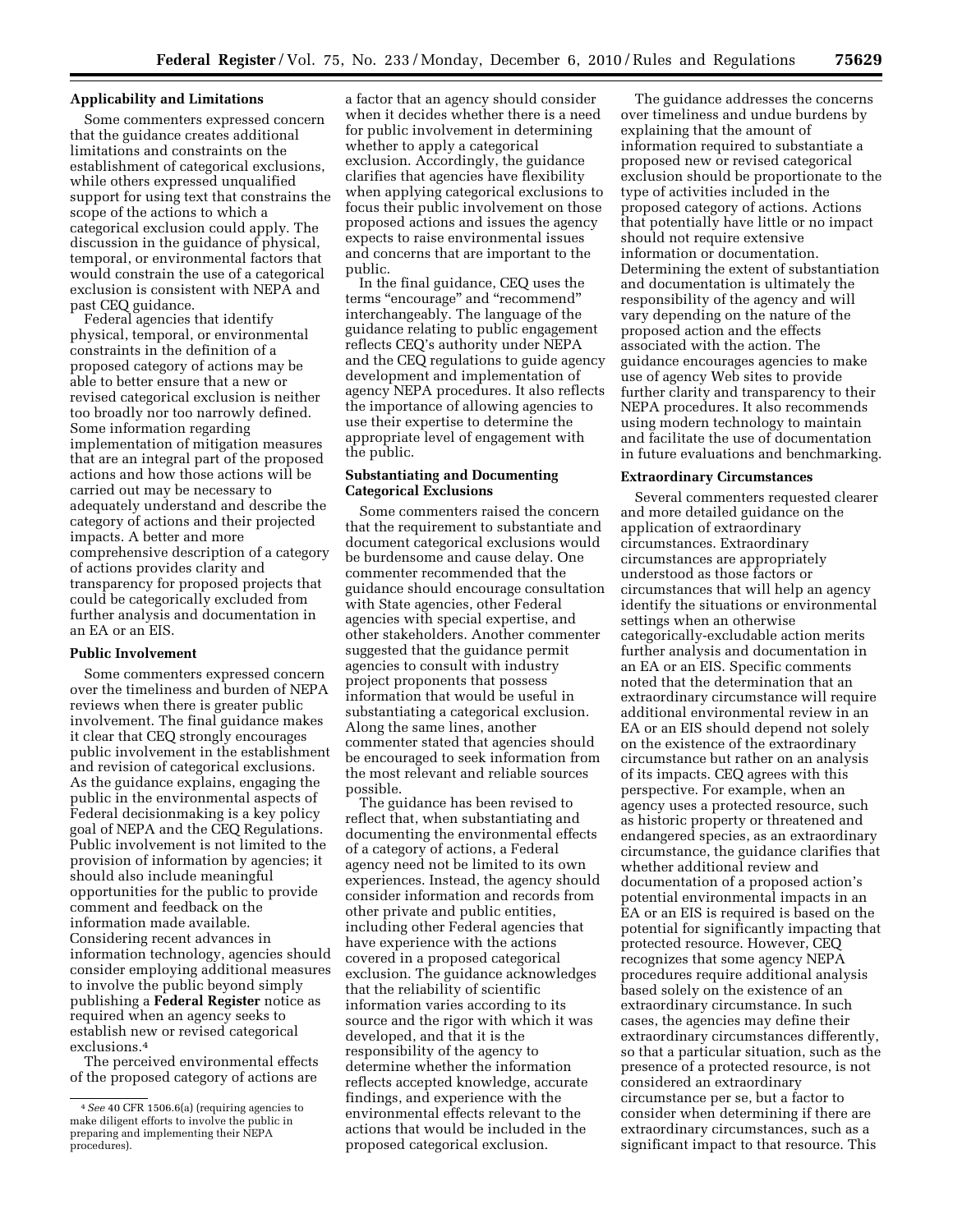way of structuring NEPA procedures is also appropriate. What is important is that situations or circumstances that may warrant additional analysis and documentation in an EA or an EIS are fully considered before a categorical exclusion is used.

The guidance was also revised to clarify how agencies can use the factors set out in the CEQ Regulations to determine significance. The Federal agencies are ultimately responsible for the determination of specific extraordinary circumstances for a category of actions, as well as the determination of whether to use the significance factors set out in the CEQ Regulations when establishing extraordinary circumstances.5 Agency determinations are informed by the public and CEQ during the development of the categorical exclusions.

## **Documenting the Use of Categorical Exclusions**

Commenters were most concerned over the potential for delay and the creation of administrative burdens for projects and programs. The guidance makes it clear that the documentation prepared when categorically excluding an action should be as concise as possible to avoid unnecessary delays and administrative burdens for projects and programs. The guidance explains that each agency should determine the circumstances in which it is appropriate to prepare additional documentation. It also explains that for some activities with little risk of significant environmental effects, there may be no practical need for, or benefit from, preparing any documentation beyond the existing record supporting the underlying categorical exclusion and any administrative record for that activity. The guidance makes it clear that the extent of the documentation prepared is the responsibility of the agency and should be tailored to the type of action involved, the potential for extraordinary circumstances, and compliance requirements of other laws, regulations, and policies.

### **Cumulative Impacts**

Some commenters were concerned that the guidance overlooked the importance of cumulative effects. As specifically set out in the CEQ Regulations and the final guidance, the consideration of the potential cumulative impacts of proposed actions is an important and integral aspect of the NEPA process. The guidance makes it clear that both individual and cumulative impacts must be considered when establishing categorical exclusions. With regard to the cumulative impacts of actions that an agency has categorically excluded, the guidance recommends that agencies consider the frequency with which the categorically-excluded actions are applied. For some types of categorical exclusions, it may also be appropriate for the agency to track and periodically assess use of the categorical exclusion to ensure that cumulative impacts do not rise to a level that would warrant further NEPA analysis and documentation.

### **Monitoring**

Commenters voiced concerns that the guidance would create a new requirement for monitoring. The final guidance makes it clear that any Federal agency program charged with complying with NEPA should develop and maintain sufficient capacity to ensure the validity of NEPA reviews that predict that there will not be significant impacts. The amount of effort and the methods used for assessing environmental effects should be proportionate to the potential effects of the action that is the subject of a proposed categorical exclusion and should ensure that the use of categorical exclusions does not inadvertently result in significant impacts.

As the guidance explains, agencies seeking to substantiate new or revised categorical exclusions can rely on the information gathered from monitoring actions the agency took in the past, as well as from monitoring the effects of impact demonstration projects. Relying solely on completed EAs and Findings of No Significant Impact (FONSIs) is not sufficient without information validating the FONSI which was projected in advance of implementation. The guidance makes it clear that FONSIs cannot be relied on as a basis for establishing a categorical exclusion unless the absence of significant environmental effects has been verified through credible monitoring of the implemented activity or other sources of corroborating information. The intensity of monitoring efforts for particular categories of actions or impact demonstration projects is appropriately left to the judgment of the agencies. Furthermore, the guidance explains that in some cases monitoring may not be appropriate and agencies can evaluate other information.

## **Review of Existing Categorical Exclusions**

Several commenters advocated "grandfathering" existing categorical

exclusions. Two other commenters voiced support for the periodic review of agency categorical exclusions and specifically requested that the guidance call for rigorous review of existing categorical exclusions. Two commenters requested that the guidance explicitly provide for public participation during the review process. Several verbal comments focused on the recommended seven year review period and suggested alternative review periods ranging from two to ten years. Several commenters also requested that the guidance describe with greater clarity how the periodic review should be implemented.

CEQ believes it is extremely important to review the categorical exclusions already established by the Federal agencies. The fact that an agency's categorical exclusions were established years ago is all the more reason to review them to ensure that changes in technology, operations, agency missions, and the environment do not call into question the continued use of these categorical exclusions. The guidance also explains the value of such a review. Reviewing categorical exclusions can serve as the impetus for clarifying the actions covered by an existing categorical exclusion. It can also help agencies identify additional extraordinary circumstances and consider the appropriate documentation when using certain categorical exclusions. The guidance states that the review should focus on categorical exclusions that no longer reflect current environmental circumstances or an agency's policies, procedures, programs, or mission.

This guidance recommends that agencies develop a process and timeline to periodically review their categorical exclusions (and extraordinary circumstances) to ensure that their categorical exclusions remain current and appropriate, and that those reviews should be conducted at least every seven years. A seven-year cycle allows the agencies to regularly review categorical exclusions to avoid the use of categorical exclusions that are outdated and no longer appropriate. If the agency believes that a different timeframe is appropriate, the agency should articulate a sound basis for that conclusion, explaining how the alternate timeframe will still allow the agency to avoid the use of categorical exclusions that are outdated and no longer appropriate. As described in the guidance, agencies should use their Web sites to notify the public and CEQ about how and when their reviews of existing categorical exclusions will be conducted. CEQ will perform oversight of agencies' reviews, beginning with

<sup>&</sup>lt;sup>5</sup> See 40 CFR 1508.27 (defining "significantly" for NEPA purposes in terms of several context and intensity factors for agencies to consider).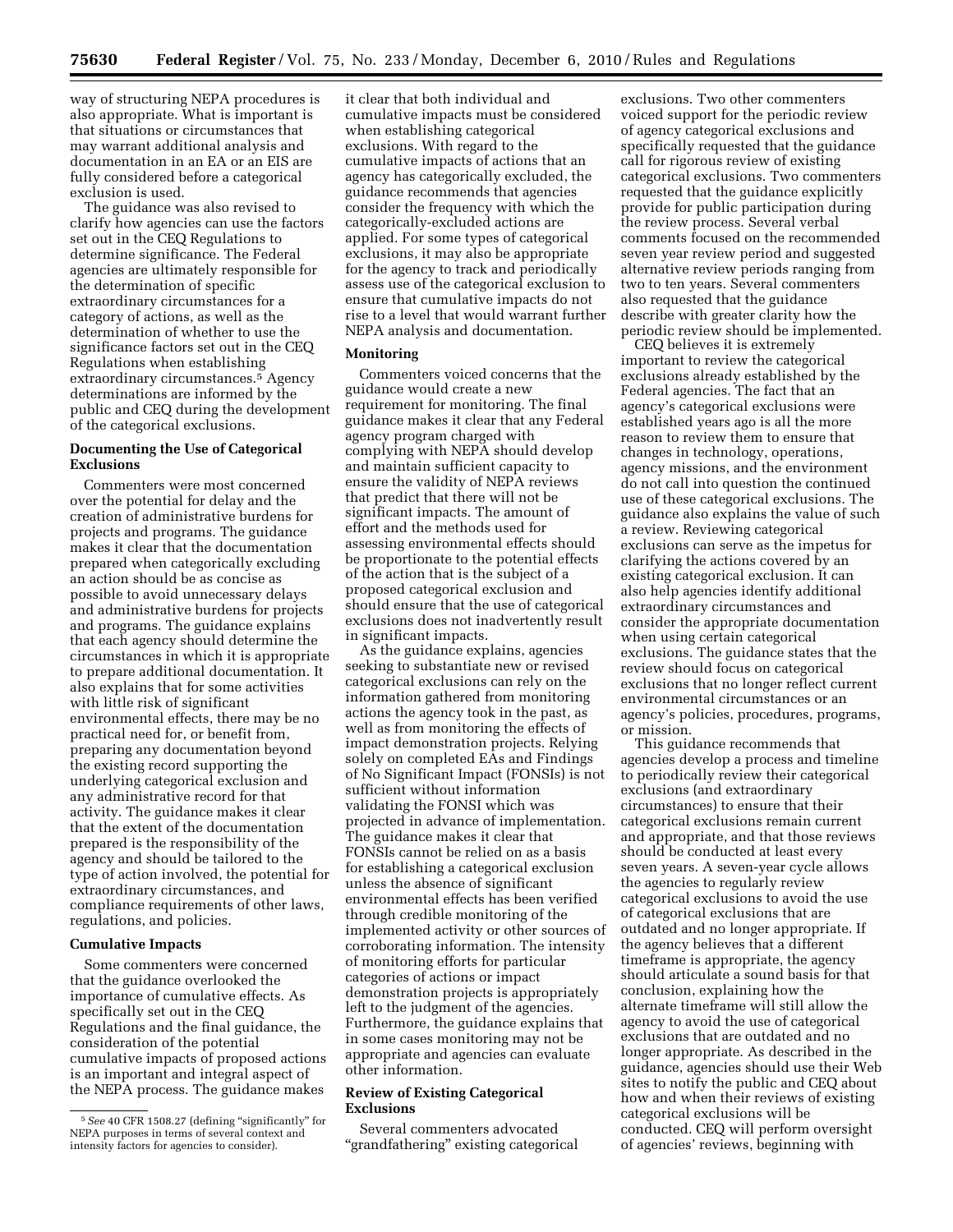those agencies currently reassessing or experiencing difficulties with implementing their categorical exclusions, as well as with agencies facing challenges to their application of categorical exclusions.

#### **The Final Guidance**

The final guidance is provided here and is available on the National Environmental Policy Act Web site (*http://www.nepa.gov*) specifically at, ceq.hss.doe.gov/ceq\_regulations/ guidance.html. For reasons stated in the preamble, above, CEQ issues the following guidance on establishing, applying, and revising categorical exclusions.

## **MEMORANDUM FOR HEADS OF FEDERAL DEPARTMENTS AND AGENCIES**

FROM: NANCY H. SUTLEY Chair

Council on Environmental Quality SUBJECT: *Final Guidance for Federal Departments and Agencies on Establishing, Applying, and Revising Categorical Exclusions under the National Environmental Policy Act* 

The Council on Environmental Quality (CEQ) is issuing this guidance for Federal departments and agencies on how to establish, apply, and revise categorical exclusions in accordance with section 102 of the National Environmental Policy Act (NEPA), 42 U.S.C. 4332, and the CEQ Regulations for Implementing the Procedural Provisions of NEPA (CEQ Regulations), 40 CFR Parts 1500–1508.6 This guidance explains the requirements of NEPA and the CEQ Regulations, describes CEQ policies, and recommends procedures for agencies to use to ensure that their use of categorical exclusions is consistent with applicable law and regulations.7 The guidance is based on

7This guidance is not a rule or regulation, and the recommendations it contains may not apply to a particular situation based upon the individual facts and circumstances. This guidance does not change or substitute for any law, regulation, or any other legally binding requirement and is not legally

NEPA, the CEQ Regulations, legal precedent and agency NEPA experience and practice. It describes:

• How to establish or revise a categorical exclusion;

• How to use public involvement and documentation to help define and substantiate a proposed categorical exclusion;

• How to apply an established categorical exclusion, and determine when to prepare documentation and involve the public; 8 and

• How to conduct periodic reviews of categorical exclusions to assure their continued appropriate use and usefulness.

This guidance is designed to afford Federal agencies flexibility in developing and implementing categorical exclusions, while ensuring that categorical exclusions are administered to further the purposes of NEPA and the CEQ Regulations.9

### **I. Introduction**

The CEQ Regulations provide basic requirements for establishing and using categorical exclusions. Section 1508.4 of the CEQ Regulations defines a ''categorical exclusion'' as

a category of actions which do not individually or cumulatively have a significant effect on the human environment and which have been found to have no such effect in procedures adopted by a Federal agency in implementation of these regulations ( $\bar{\S}$  1507.3) and for which, therefore, neither an environmental assessment nor an environmental impact statement is required.10

Categories of actions for which exclusions are established can be limited by their terms. Furthermore, the application of a categorical exclusion can be limited by "extraordinary circumstances.'' Extraordinary circumstances are factors or circumstances in which a normally excluded action may have a significant environmental effect that then requires further analysis in an environmental

<sup>8</sup>The term "public" in this guidance refers to any individuals, groups, entities or agencies external to the Federal agency analyzing the proposed categorical exclusion or proposed activity.

9 40 CFR 1507.1 (noting that CEQ Regulations intend to allow each agency flexibility in adapting its NEPA implementing procedures to requirements of other applicable laws).

10 *Id.* at § 1508.4.

assessment (EA) or an environmental impact statement (EIS).11

Categorical exclusions are not exemptions or waivers of NEPA review; they are simply one type of NEPA review. To establish a categorical exclusion, agencies determine whether a proposed activity is one that, on the basis of past experience, normally does not require further environmental review. Once established, categorical exclusions provide an efficient tool to complete the NEPA environmental review process for proposals that normally do not require more resourceintensive EAs or EISs. The use of categorical exclusions can reduce paperwork and delay, so that EAs or EISs are targeted toward proposed actions that truly have the potential to cause significant environmental effects.12

When determining whether to use a categorical exclusion for a proposed activity, a Federal agency must carefully review the description of the proposed action to ensure that it fits within the category of actions described in the categorical exclusion. Next, the agency must consider the specific circumstances associated with the proposed activity, to rule out any extraordinary circumstances that might give rise to significant environmental effects requiring further analysis and documentation in an EA or an EIS.13 In other words, when evaluating whether to apply a categorical exclusion to a proposed activity, an agency must consider the specific circumstances associated with the activity and may not end its review based solely on the determination that the activity fits within the description of the categorical exclusion; rather, the agency must also consider whether there are extraordinary circumstances that would warrant further NEPA review. Even if a proposed activity fits within the definition of a categorical exclusion and does not raise extraordinary circumstances, the CEQ Regulations make clear that an agency can, at its discretion, decide ''to prepare an environmental assessment \* \* \* in order to assist agency planning and decisionmaking."<sup>14</sup>

Since Federal agencies began using categorical exclusions in the late 1970s,

<sup>6</sup>The Council on Environmental Quality (CEQ) Regulations for Implementing the Procedural Provisions of NEPA (CEQ Regulations), *available on www.nepa.gov at ceq.hss.doe.gov/ceq*\_*regulations/ regulations.html.* This guidance applies only to categorical exclusions established by Federal agencies in accordance with section 1507.3 of the CEQ Regulations, 40 CFR 1507.3. It does not address categorical exclusions established by statute, as their use is governed by the terms of specific legislation and subsequent interpretation by the agencies charged with the implementation of that statute and NEPA requirements. CEQ encourages agencies to apply their extraordinary circumstances to categorical exclusions established by statute when the statute is silent as to the use and application of extraordinary circumstances.

enforceable. The use of non-mandatory language such as "guidance," "recommend," "may," "should," and ''can,'' is intended to describe CEQ policies and recommendations. The use of mandatory terminology such as ''must'' and ''required'' is intended to describe controlling requirements under the terms of NEPA and the CEQ regulations, but this document does not establish legally binding requirements in and of itself.

<sup>11</sup> *Id.* 

<sup>12</sup>*See id.* at §§ 1500.4(p) (recommending use of categorical exclusions as a tool to reduce paperwork), 1500.5(k) (recommending categorical

<sup>&</sup>lt;sup>13</sup> 40 CFR 1508.4 (requiring Federal agencies to adopt procedures to ensure that categorical exclusions are not applied to proposed actions involving extraordinary circumstances that might have significant environmental effects). 14 40 CFR 1501.3(b).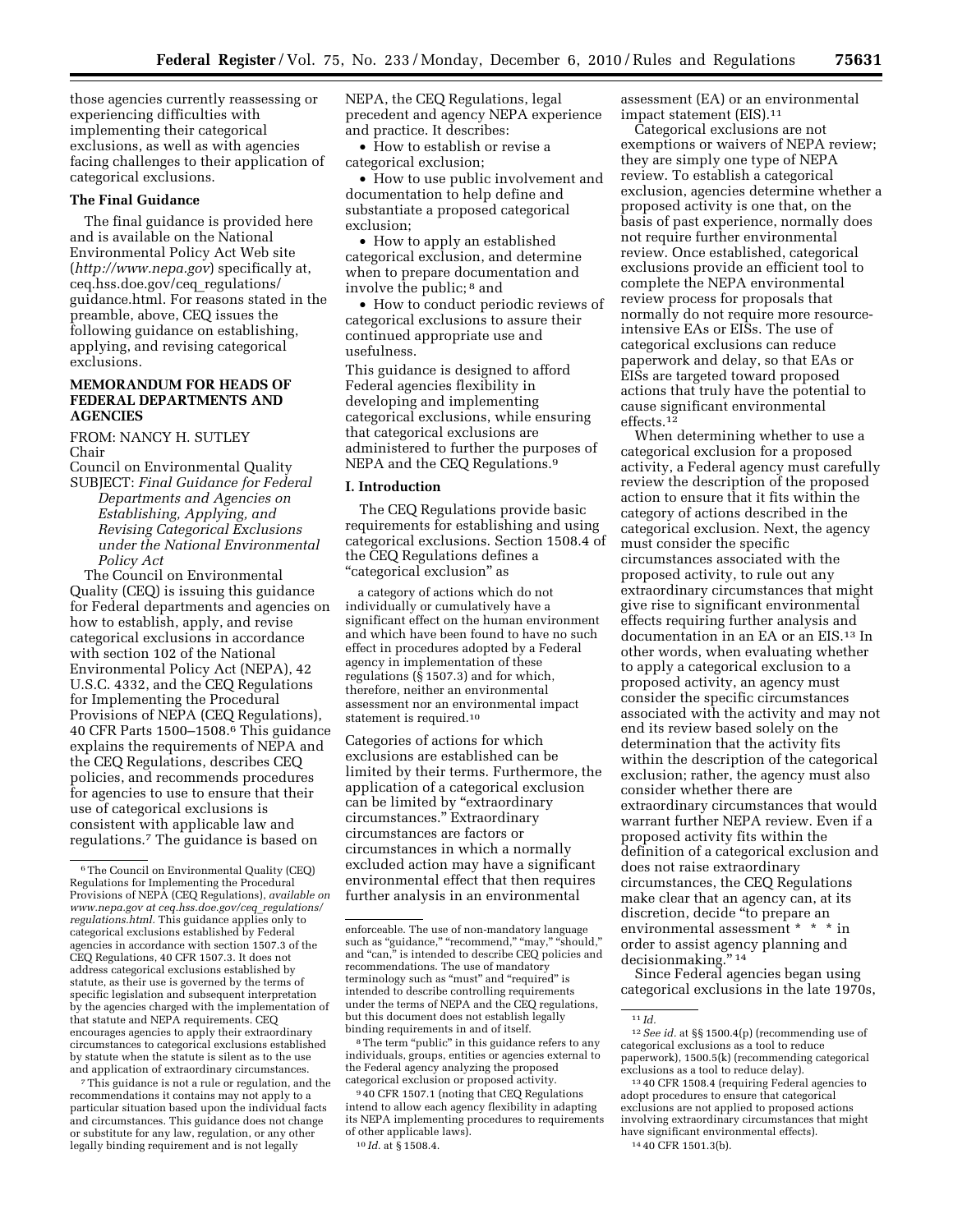the number and scope of categoricallyexcluded activities have expanded significantly. Today, categorical exclusions are the most frequently employed method of complying with NEPA, underscoring the need for this guidance on the promulgation and use of categorical exclusions.15 Appropriate reliance on categorical exclusions provides a reasonable, proportionate, and effective analysis for many proposed actions, helping agencies reduce paperwork and delay. If used inappropriately, categorical exclusions can thwart NEPA's environmental stewardship goals, by compromising the quality and transparency of agency environmental review and decisionmaking, as well as compromising the opportunity for meaningful public participation and review.

## **II. Establishing and Revising Categorical Exclusions**

## *A. Conditions Warranting New or Revised Categorical Exclusions*

Federal agencies may establish a new or revised categorical exclusion in a variety of circumstances. For example, an agency may determine that a class of actions—such as payroll processing, data collection, conducting surveys, or installing an electronic security system in a facility—can be categorically excluded because it is not expected to have significant individual or cumulative environmental effects. As discussed further in Section III.A.1, below, agencies may also identify potential new categorical exclusions after the agencies have performed NEPA reviews of a class of proposed actions and found that, when implemented, the actions resulted in no significant environmental impacts. Other categories of actions may become appropriate for categorical exclusions as a result of mission changes. When agencies acquire new responsibilities through legislation or administrative restructuring, they should propose new categorical exclusions after they, or other agencies, gain sufficient experience with the new activities to make a reasoned determination that any resulting environmental impacts are not significant.<sup>16</sup>

Agencies sometimes employ ''tiering'' to incorporate findings from NEPA environmental reviews that address broad programs or issues into reviews that subsequently deal with more specific and focused proposed actions.<sup>17</sup> Agencies may rely on tiering to make predicate findings about environmental impacts when establishing a categorical exclusion. To the extent that mitigation commitments developed during the broader review become an integral part of the basis for subsequently excluding a proposed category of actions, care must be taken to ensure that those commitments are clearly presented as required design elements in the description of the category of actions being considered for a categorical exclusion.

If actions in a proposed categorical exclusion are found to have potentially significant environmental effects, an agency can abandon the proposed categorical exclusion, or revise it to eliminate the potential for significant impacts. This can be done by: (1) Limiting or removing activities included in the categorical exclusion; (2) placing additional constraints on the categorical exclusion's applicability; or (3) revising or identifying additional applicable extraordinary circumstances. When an agency revises an extraordinary circumstance, it should make sure that the revised version clearly identifies the circumstances when further environmental evaluation in an EA or an EIS is warranted.

### *B. The Text of the Categorical Exclusion*

In prior guidance, CEQ has generally addressed the crafting of categorical exclusions, encouraging agencies to ''consider broadly defined criteria which characterize types of actions that, based on the agency's experience, do not cause significant environmental effects,'' and to ''offer several examples of activities frequently performed by that agency's personnel which would normally fall in these categories.'' 18 CEQ's prior guidance also urges agencies to consider whether the cumulative effects of multiple small actions ''would cause sufficient environmental impact to take the actions out of the categoricallyexcluded class."<sup>19</sup> This guidance expands on CEQ's earlier guidance, by advising agencies that the text of a

proposed new or revised categorical exclusion should clearly define the eligible category of actions, as well as any physical, temporal, or environmental factors that would constrain its use.

Some activities may be variable in their environmental effects, such that they can only be categorically excluded in certain regions, at certain times of the year, or within a certain frequency. For example, because the status and sensitivity of environmental resources varies across the nation or by time of year (*e.g.,* in accordance with a protected species' breeding season), it may be appropriate to limit the geographic applicability of a categorical exclusion to a specific region or environmental setting. Similarly, it may be appropriate to limit the frequency with which a categorical exclusion is used in a particular area. Categorical exclusions for activities with variable impacts must be carefully described to limit their application to circumstances where the activity has been shown not to have significant individual or cumulative environmental effects. Those limits may be spatial (restricting the extent of the proposed action by distance or area); temporal (restricting the proposed action during certain seasons or nesting periods in a particular setting); or numeric (limiting the number of proposed actions that can be categorically excluded in a given area or timeframe). Federal agencies that identify these constraints can better ensure that a categorical exclusion is neither too broadly nor too narrowly defined.

When developing a new or revised categorical exclusion, Federal agencies must be sure the proposed category captures the entire proposed action. Categorical exclusions should not be established or used for a segment or an interdependent part of a larger proposed action. The actions included in the category of actions described in the categorical exclusion must be standalone actions that have independent utility. Agencies are also encouraged to provide representative examples of the types of activities covered in the text of the categorical exclusion, especially for broad categorical exclusions. These examples will provide further clarity and transparency regarding the types of actions covered by the categorical exclusion.

### *C. Extraordinary Circumstances*

Extraordinary circumstances are appropriately understood as those factors or circumstances that help a Federal agency identify situations or environmental settings that may require

<sup>15</sup>*See* CEQ reports to Congress on the status and progress of NEPA reviews for Recovery Act funded projects and activities, *available on http:// www.nepa.gov* at *ceq.hss.doe.gov/ceq*\_*reports/ recovery*\_*act*\_*reports.html.* 

<sup>16</sup>When legislative or administrative action creates a new agency or restructures an existing agency, the agency should determine if its decisionmaking processes have changed and ensure that its NEPA implementing procedures align the

NEPA review and other environmental planning processes with agency decisionmaking.

<sup>17</sup> 40 CFR 1502.4(d), 1502.20, 1508.28.

 $^{18}\,$ Council on Environmental Quality, "Guidance Regarding NEPA Regulations,'' 48 FR 34,263, 34,265, Jul. 28, 1983, *available on http:// www.nepa.gov at ceq.hss.doe.gov/nepa/regs/1983/ 1983guid.htm.*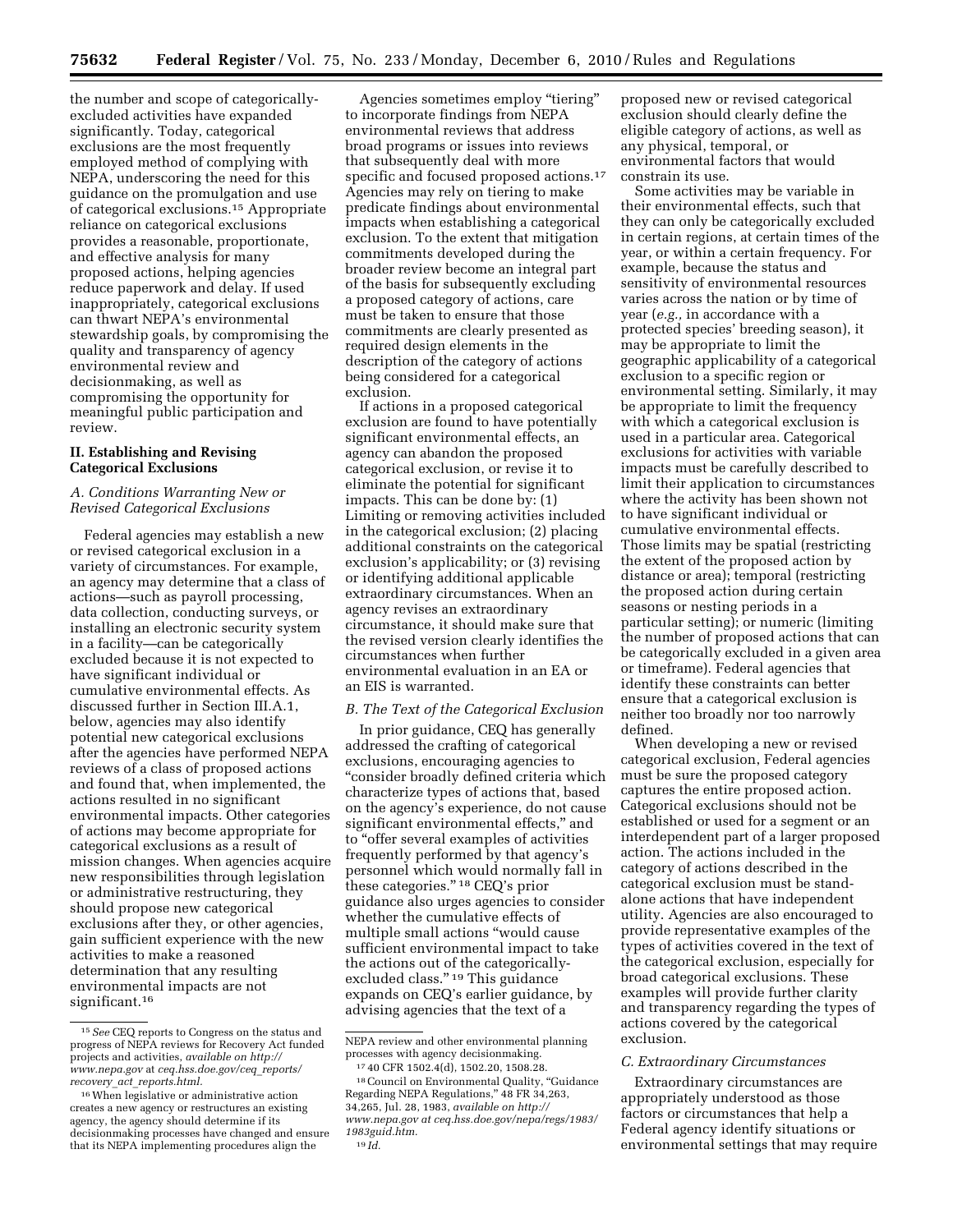an otherwise categorically-excludable action to be further analyzed in an EA or an EIS. Often these factors are similar to those used to evaluate intensity for purposes of determining significance pursuant to section 1508.27(b) of the CEQ Regulations.20 For example, several agencies list as extraordinary circumstances the potential effects on protected species or habitat, or on historic properties listed or eligible for listing in the National Register of Historic Places.

When proposing new or revised categorical exclusions, Federal agencies should consider the extraordinary circumstances described in their NEPA procedures to ensure that they adequately account for those situations and settings in which a proposed categorical exclusion should not be applied. An extraordinary circumstance requires the agency to determine how to proceed with the NEPA review. For example, the presence of a factor, such as a threatened or endangered species or a historic resource, could be an extraordinary circumstance, which, depending on the structure of the agency's NEPA implementing procedures, could either cause the agency to prepare an EA or an EIS, or cause the agency to consider whether the proposed action's impacts on that factor require additional analysis in an EA or an EIS. In other situations, the extraordinary circumstance could be defined to include both the presence of the factor and the impact on that factor. Either way, agency NEPA implementing procedures should clearly describe the manner in which an agency applies extraordinary circumstances and the circumstances under which additional analysis in an EA or an EIS is warranted.

Agencies should review their existing extraordinary circumstances concurrently with the review of their categorical exclusions. If an agency's existing extraordinary circumstances do not provide sufficient parameters to limit a proposed new or revised categorical exclusion to actions that do not have the potential for significant environmental effects, the agency should identify and propose additional extraordinary circumstances or revise those that will apply to the proposed categorical exclusion. If extensive extraordinary circumstances are needed to limit a proposed categorical exclusion, the agency should also consider whether the proposed categorical exclusion itself is appropriate. Any new or revised extraordinary circumstances must be

issued together with the new or revised categorical exclusion in draft form and then in final form according to the procedures described in Section IV.

## **III. Substantiating a New or Revised Categorical Exclusion**

Substantiating a new or revised categorical exclusion is basic to good decisionmaking. It serves as the agency's own administrative record of the underlying reasoning for the categorical exclusion. A key issue confronting Federal agencies is how to substantiate a determination that a proposed new or revised categorical exclusion describes a category of actions that do not individually or cumulatively have a significant effect on the human environment.21 Provided below are methods agencies can use to gather and evaluate information to substantiate proposed new or revised categorical exclusions.

# *A. Gathering Information To Substantiate a Categorical Exclusion*

The amount of information required to substantiate a categorical exclusion depends on the type of activities included in the proposed category of actions. Actions that are reasonably expected to have little impact (for example, conducting surveys or purchasing small amounts of office supplies consistent with applicable acquisition and environmental standards) should not require extensive supporting information.22 For actions that do not obviously lack significant environmental effects, agencies must gather sufficient information to support establishing a new or revised categorical exclusion. An agency can substantiate a categorical exclusion using the sources of information described below, either alone or in combination.23

23Agencies should be mindful of their obligations under the Information Quality Act to ensure the quality, objectivity, utility, and integrity of the information they use or disseminate as the basis of an agency decision to establish a categorical exclusion. *See* Information Quality Act, Pub. L. No. 106–554, section 515 (2000), 114 Stat. 2763, 2763A– 153 (codified at 44 U.S.C. 3516 (2001)); *see also*  ''Guidelines for Ensuring and Maximizing the Quality, Objectivity, Utility, and Integrity of Information Disseminated by Federal Agencies, Republication,'' 60 FR 8452, Feb. 22, 2002, *available at http://www.whitehouse.gov/omb/inforeg/ infopoltech.html.* Additional laws and regulations that establish obligations that apply or may apply

## 1. Previously Implemented Actions

An agency's assessment of the environmental effects of previously implemented or ongoing actions is an important source of information to substantiate a categorical exclusion. Such assessment allows the agency's experience with implementation and operating procedures to be taken into account in developing the proposed categorical exclusion.

Agencies can obtain useful substantiating information by monitoring and/or otherwise evaluating the effects of implemented actions that were analyzed in EAs that consistently supported Findings of No Significant Impact. If the evaluation of the implemented action validates the environmental effects (or lack thereof) predicted in the EA, this provides strong support for a proposed categorical exclusion. Care must be taken to ensure that any mitigation measures developed during the EA process are an integral component of the actions considered for inclusion in a proposed categorical exclusion.

Implemented actions analyzed in an EIS can also be a useful source of substantiating information if the implemented action has independent utility to the agency, separate and apart from the broader action analyzed in the EIS. The EIS must specifically address the environmental effects of the independent proposed action and determine that those effects are not significant. For example, when a discrete, independent action is analyzed in an EIS as part of a broad management action, an evaluation of the actual effects of that discrete action may support a proposed categorical exclusion for the discrete action. As with actions previously analyzed in EAs, predicted effects (or lack thereof) should be validated through monitoring or other corroborating evidence.

Agencies can also identify or substantiate new categorical exclusions and extraordinary circumstances by using auditing and implementation data gathered in accordance with an Environmental Management System or other systems that track environmental performance and the effects of particular actions taken to attain that performance.24

<sup>20</sup> *Id.* at § 1508.27(b).

<sup>21</sup>*See id.* at §§ 1508.7, 1508.8, 1508.27. 22Agencies should still consider the environmental effects of actions that are taken on a large scale. Agency-wide procurement and personnel actions could have cumulative impacts. For example, purchasing paper with higher recycled content uses less natural resources and will have lesser environmental impacts. *See*  ''Federal Leadership in Environmental, Energy, and Economic Performance,'' E.O. No. 13,514, 74 FR 52,117, Oct. 8, 2009.

to the processes of establishing and applying categorical exclusions (such as the Federal Records Act) are beyond the scope of this guidance.

<sup>24</sup>An EMS provides a systematic framework for a Federal agency to monitor and continually improve its environmental performance through audits, evaluation of legal and other requirements, and management reviews. The potential for EMS to support NEPA work is further described in CEQ's Continued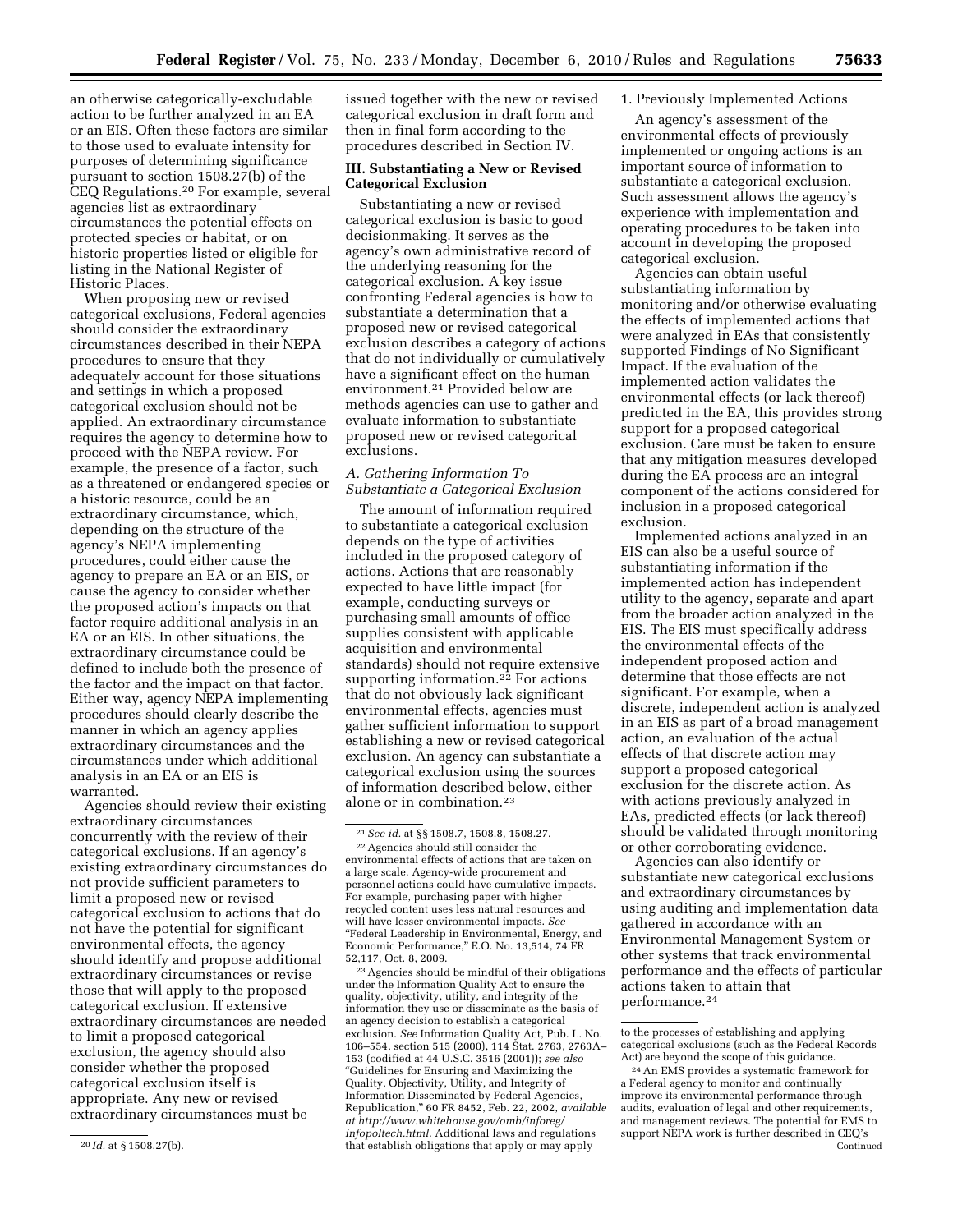Agencies should also consider appropriate monitoring or other evaluation of the environmental effects of their categorically-excluded actions, to inform periodic reviews of existing categorical exclusions, as discussed in Section VI, below.

### 2. Impact Demonstration Projects

When Federal agencies lack experience with a particular category of actions that is being considered for a proposed categorical exclusion, they may undertake impact demonstration projects to assess the environmental effects of those actions. As part of a demonstration project, the Federal agency should monitor the actual environmental effects of the proposed action during and after implementation. The NEPA documentation prepared for impact demonstration projects should explain how the monitoring and analysis results will be used to evaluate the merits of a proposed categorical exclusion. When designing impact demonstration projects, an agency must ensure that the action being evaluated accurately represents the scope, the operational context, and the environmental context of the entire category of actions that will be described in the proposed categorical exclusion. For example, if the proposed categorical exclusion would be used in regions or areas of the country with different environmental settings, a series of impact demonstration projects may be needed in those areas where the categorical exclusion would be used.

3. Information From Professional Staff, Expert Opinions, and Scientific Analyses

A Federal agency may rely on the expertise, experience, and judgment of its professional staff as well as outside experts to assess the potential environmental effects of applying proposed categorical exclusions, provided that the experts have knowledge, training, and experience relevant to the implementation and environmental effects of the actions described in the proposed categorical exclusion. The administrative record for the proposed categorical exclusion should document the experts' credentials (*e.g.,* education, training, certifications, years of related experience) and describe how the experts arrived at their conclusions.

Scientific analyses are another good source of information to substantiate a

new or revised categorical exclusion. Because the reliability of scientific information varies according to its source and the rigor with which it was developed, the Federal agency remains responsible for determining whether the information reflects accepted knowledge, accurate findings, and experience relevant to the environmental effects of the actions that would be included in the proposed categorical exclusion. Peer-reviewed findings may be especially useful to support an agency's scientific analysis, but agencies may also consult professional opinions, reports, and research findings that have not been formally peer-reviewed. Scientific information that has not been externally peer-reviewed may require additional scrutiny and evaluation by the agency. In all cases, findings must be based on high-quality, accurate technical and scientific information.25

## 4. Benchmarking Other Agencies' Experiences

A Federal agency cannot rely on another agency's categorical exclusion to support a decision not to prepare an EA or an EIS for its own actions. An agency may, however, substantiate a categorical exclusion of its own based on another agency's experience with a comparable categorical exclusion and the administrative record developed when the other agency's categorical exclusion was established. Federal agencies can also substantiate categorical exclusions by benchmarking, or drawing support, from private and public entities that have experience with the actions covered in a proposed categorical exclusion, such as State and local agencies, Tribes, academic and professional institutions, and other Federal agencies.

When determining whether it is appropriate to rely on another entity's experience, an agency must demonstrate that the benchmarked actions are comparable to the actions in a proposed categorical exclusion. The agency can demonstrate this based on: (1) Characteristics of the actions; (2) methods of implementing the actions; (3) frequency of the actions; (4) applicable standard operating procedures or implementing guidance (including extraordinary circumstances); and (5) timing and context, including the environmental settings in which the actions take place.

## *B. Evaluating the Information Supporting Categorical Exclusions*

After gathering substantiating information and determining that the category of actions in the proposed categorical exclusion does not normally result in individually or cumulatively significant environmental effects, a Federal agency should develop findings that demonstrate how it made its determination. These findings should account for similarities and differences between the proposed categorical exclusion and the substantiating information. The findings should describe the method and criteria the agency used to assess the environmental effects of the proposed categorical exclusion. These findings, and the relevant substantiating information, should be maintained in an administrative record that will support: Benchmarking by other agencies (as discussed in Section III.A.4, above); applying the categorical exclusions (as discussed in Section V.A, below); and periodically reviewing the continued viability of the categorical exclusion (as discussed in Section VI, below). These findings should also be made available to the public, at least in preliminary form, as part of the process of seeking public input on the establishment of new or revised categorical exclusions, though the final findings may be revised based on new information received from the public and other sources.

# **IV. Procedures for Establishing a New or Revised Categorical Exclusion**

Pursuant to section 1507.3(a) of the CEQ Regulations, Federal agencies are required to consult with the public and with CEQ whenever they amend their NEPA procedures, including when they establish new or revised categorical exclusions. An agency can only adopt new or revised NEPA implementing procedures after the public has had notice and an opportunity to comment, and after CEQ has issued a determination that the procedures are in conformity with NEPA and the CEQ regulations. Accordingly, an agency's process for establishing a new or revised categorical exclusion should include the following steps:

• Draft the proposed categorical exclusion based on the agency's experience and substantiating information;

• Consult with CEQ on the proposed categorical exclusion;

• Consult with other Federal agencies that conduct similar activities to coordinate with their current procedures, especially for programs

Guidebook, ''Aligning National Environmental Policy Act Processes with Environmental Management Systems'' (2007), *available on http:// www.nepa.gov* at *ceq.hss.doe.gov/publications/* 

*nepa*\_*and*\_*ems.html.* 25*See* 40 CFR 1500.1(b), 1502.24.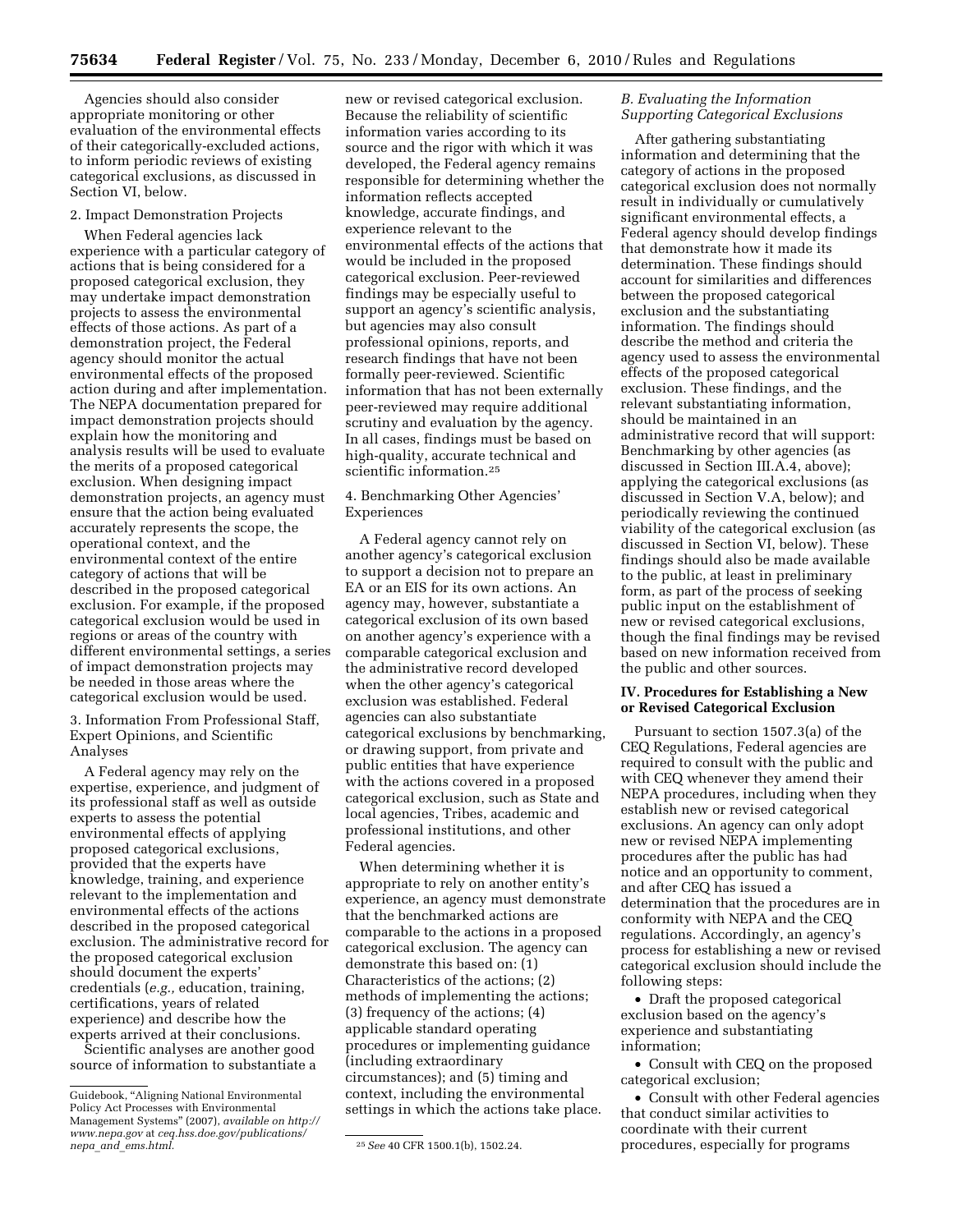requesting similar information from members of the public (*e.g.,* applicants);

• Publish a notice of the proposed categorical exclusion in the **Federal Register** for public review and comment;

• Consider public comments;

• Consult with CEQ on the public comments received and the proposed final categorical exclusion to obtain CEQ's written determination of conformity with NEPA and the CEQ Regulations;

• Publish the final categorical exclusion in the **Federal Register**;

• File the categorical exclusion with CEQ; and

• Make the categorical exclusion readily available to the public through the agency's Web site and/or other means.

## *A. Consultation With CEQ*

The CEQ Regulations require agencies to consult with CEQ prior to publishing their proposed NEPA procedures in the **Federal Register** for public comment. Agencies are encouraged to involve CEQ as early as possible in the process and to enlist CEQ's expertise and assistance with interagency coordination to make the process as efficient as possible.26

Following the public comment period, the Federal agency must consider the comments received and consult again with CEQ to discuss substantive comments and how they will be addressed. CEQ shall complete its review within thirty (30) days of receiving the final text of the agency's proposed categorical exclusion. For consultation to successfully conclude, CEQ must provide the agency with a written statement that the categorical exclusion was developed in conformity with NEPA and the CEQ Regulations. Finally, when the Federal agency publishes the final version of the categorical exclusion in the **Federal Register** and on its established agency Web site, the agency should notify CEQ of such publication so as to satisfy the requirements to file the final categorical exclusion with CEQ and to make the final categorical exclusion readily available to the public.27

## *B. Seeking Public Involvement When Establishing or Revising a Categorical Exclusion*

Engaging the public in the environmental aspects of Federal decisionmaking is a key aspect of NEPA

and the CEQ Regulations.28 At a minimum, the CEQ Regulations require Federal agencies to make any proposed amendments to their categorical exclusions available for public review and comment in the **Federal Register**,29 regardless of whether the categorical exclusions are promulgated as regulations through rulemaking, or issued as departmental directives or orders.30 To maximize the value of comments from interested parties, the agency's **Federal Register** notice should:

• Describe the proposed activities covered by the categorical exclusion and provide the proposed text of the categorical exclusion;

• Summarize the information in the agency's administrative record that was used to substantiate the categorical exclusion, including an evaluation of the information and related findings; 31

• Define all applicable terms;

• Describe the extraordinary circumstances that may limit the use of the categorical exclusion; and

• Describe the available means for submitting questions and comments about the proposed categorical exclusion (for example, e-mail addresses, mailing addresses, Web site addresses, and names and phone numbers of agency points of contact).

29*See* 40 CFR 1507.3 (outlining procedural requirements for agencies to establish and revise their NEPA implementing regulations), 1506.6(a) (requiring agencies to involve the public in rulemaking, including public notice and an opportunity to comment).

30NEPA and the CEQ Regulations do not require agency NEPA implementing procedures, of which categorical exclusions are a key component, to be promulgated as regulations through rulemaking. Agencies should ensure they comply with all appropriate agency requirements for issuing and revising their NEPA implementing procedures.

31This step is particularly beneficial when the agency determines that the public will view a potential impact as significant, as it provides the agency the opportunity to explain why it believes that impact to be presumptively insignificant. Whenever practicable, the agency should include a link to a Web site containing all the supporting information, evaluations, and findings. Ready access to all supporting information will likely minimize the need for members of the public to depend on Freedom of Information Act requests and enhance the NEPA goals of outreach and disclosure. Agencies should consider using their regulatory development tools to assist in maintaining access to supporting information, such as establishing an online docket using *http:// www.regulations.gov.* 

When establishing or revising a categorical exclusion, agencies should also pursue additional opportunities for public involvement beyond publication in the **Federal Register** in cases where there is likely to be significant public interest and additional outreach would facilitate public input. The extent of public involvement can be tailored to the nature of the proposed categorical exclusion and the degree of expected public interest.

CEQ encourages Federal agencies to engage interested parties such as public interest groups, Federal NEPA contacts at other agencies, Tribal governments and agencies, and State and local governments and agencies. The purpose of this engagement is to share relevant data, information, and concerns. Agencies can involve the public by using the methods noted in section 1506.6 of the CEQ Regulations, as well as other public involvement techniques such as focus groups, e-mail exchanges, conference calls, and Web-based forums.

CEQ also strongly encourages Federal agencies to post updates on their official Web sites whenever they issue **Federal Register** notices for new or revised categorical exclusions. An agency Web site may serve as the primary location where the public learns about agency NEPA implementing procedures and their use, and obtains efficient access to updates and supporting information. Therefore, agencies should ensure that their NEPA implementing procedures and any final revisions or amendments are easily accessed through the agency's official Web site including when an agency is adding, deleting, or revising the categorical exclusions and/or the extraordinary circumstances in its NEPA implementing procedures.

## **V. Applying an Established Categorical Exclusion**

When applying a categorical exclusion to a proposed action, Federal agencies face two key decisions: (1) Whether to prepare documentation supporting their determination to use a categorical exclusion for a proposed action; and (2) whether public engagement and disclosure may be useful to inform determinations about using categorical exclusions.

# *A. When To Document Categorical Exclusion Determinations*

In prior guidance, CEQ has ''strongly discourage[d] procedures that would require the preparation of additional paperwork to document that an activity has been categorically excluded,'' based on an expectation that ''sufficient information will usually be available

<sup>26</sup> 40 CFR 1507.3(a) (requiring agencies with similar programs to consult with one another and with CEQ to coordinate their procedures). 27 *Id.* 

<sup>28</sup>National Environmental Policy Act of 1969, § 2 *et seq.,* 42 U.S.C. 4321 *et seq.; see, e.g.,* 40 CFR 1506.6(a) (requiring agencies to make diligent efforts to involve the public in preparing and implementing their NEPA procedures); 40 CFR 1507.3(a) (requiring each agency to consult with CEQ while developing its procedures and before publishing them in the **Federal Register** for comment; providing that an agency's NEPA procedures shall be adopted only after an opportunity for public review; and providing that, once in effect, the procedures must be made readily available to the public).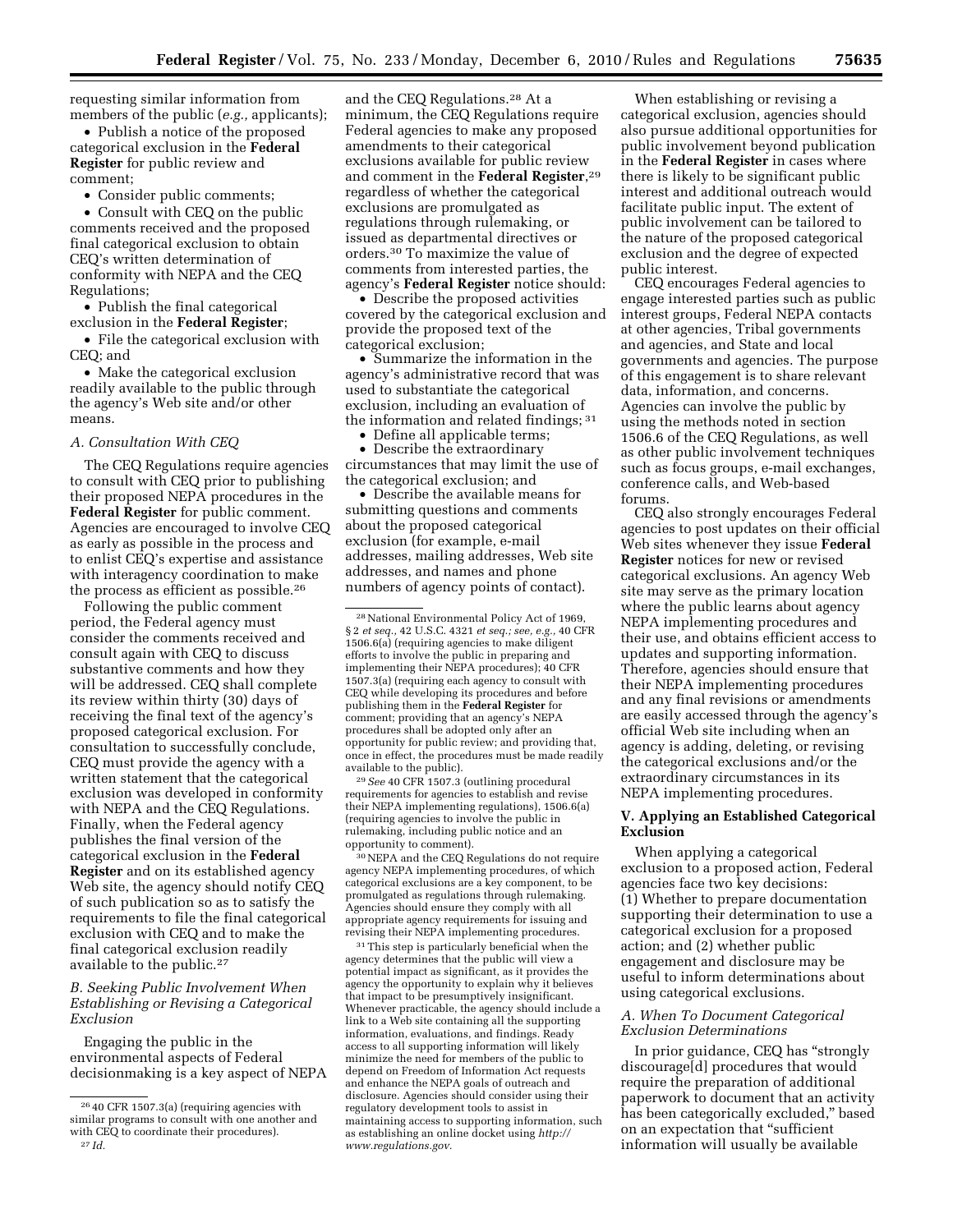during the course of normal project development'' to determine whether an EIS or an EA is needed.32 Moreover, ''the agency's administrative record (for the proposed action) will clearly document the basis for its decision." 33 This guidance modifies our prior guidance to the extent that it recognizes that each Federal agency should decide—and update its NEPA implementing procedures and guidance to indicate—whether any of its categorical exclusions warrant preparation of additional documentation.

Some activities, such as routine personnel actions or purchases of small amounts of supplies, may carry little risk of significant environmental effects, such that there is no practical need for, or benefit from, preparing additional documentation when applying a categorical exclusion to those activities. For those activities, the administrative record for establishing the categorical exclusion and any normal project development documentation may be considered sufficient.

For other activities, such as decisions to allow various stages of resource development after a programmatic environmental review, documentation may be appropriate to demonstrate that the proposed action comports with any limitations identified in prior NEPA analysis and that there are no potentially significant impacts expected as a result of extraordinary circumstances. In such cases, the documentation should address proposal-specific factors and show consideration of extraordinary circumstances with regard to the potential for localized impacts. It is up to agencies to decide whether to prepare separate NEPA documentation in such cases or to include this documentation in other project-specific documents that the agency is preparing.

In some cases, courts have required documentation to demonstrate that a Federal agency has considered the environmental effects associated with extraordinary circumstances.34 Documenting the application of a categorical exclusion provides the agency the opportunity to demonstrate why its decision to use the categorical exclusion is entitled to deference.35

Documentation may be necessary to comply with the requirements of other laws, regulations, and policies, such as the Endangered Species Act or the National Historic Preservation Act. When that is the case, all resource analyses and the results of any consultations or coordination should be incorporated by reference in the administrative record developed for the proposed action. Moreover, the nature and severity of the effect on resources subject to additional laws or regulations may be a reason for limiting the use of a categorical exclusion and therefore should, where appropriate, also be addressed in documentation showing how potential extraordinary circumstances were considered and addressed in the decision to use the categorical exclusion.

For those categorical exclusions for which an agency determines that documentation is appropriate, the documentation should cite the categorical exclusion being used and show that the agency determined that: (1) The proposed action fits within the category of actions described in the categorical exclusion; and (2) there are no extraordinary circumstances that would preclude the proposed action from being categorically excluded. The extent of the documentation should be tailored to the type of action involved, the potential for extraordinary circumstances and environmental effects, and any applicable requirements of other laws, regulations, and policies. If lengthy documentation is needed to address these aspects, an agency should consider whether it is appropriate to apply the categorical exclusion in that particular situation. In all circumstances, any documentation prepared for a categorical exclusion should be concise.

## *B. When To Seek Public Engagement and Disclosure*

Most Federal agencies do not routinely notify the public when they use a categorical exclusion to meet their NEPA responsibilities. There are some circumstances, however, where the public may be able to provide an agency with valuable information, such as whether a proposal involves extraordinary circumstances or potentially significant cumulative impacts that can help the agency decide whether to apply a categorical exclusion. CEQ therefore encourages Federal agencies to determine—and specify in their NEPA implementing procedures—those circumstances in which the public should be engaged or notified before a categorical exclusion is used.

Agencies should utilize information technology to provide the public with access to information about the agency's NEPA compliance. CEQ strongly recommends that agencies post key information about their NEPA procedures and implementation on a publicly available Web site. The Web site should include:

• The text of the categorical exclusions and applicable extraordinary circumstances;

• A synopsis of the administrative record supporting the establishment of each categorical exclusion with information on how the public can access the entire administrative record;

• Those categorical exclusions which the agency determines are and are not likely to be of interest to the public; 36 and

• Information on agencies' use of categorical exclusions for proposed actions, particularly in those situations where there is a high level of public interest in a proposed action.

Where an agency has documented a categorical exclusion, it should also consider posting that documentation online. For example, in 2009, the Department of Energy adopted a policy to post documented categorical exclusion determinations online.37 By adopting a similar policy, other agencies can significantly increase the quality and transparency of their decisionmaking when using categorical exclusions.

### **VI. Periodic Review of Established Categorical Exclusions**

The CEQ Regulations direct Federal agencies to ''continue to review their policies and procedures and in consultation with [CEQ] to revise them as necessary to ensure full compliance with the purposes and provisions of [NEPA].'' 38 Many agencies have categorical exclusions that were established many years ago. Some Federal agencies have internal procedures for identifying and revising categorical exclusions that no longer reflect current environmental circumstances, or current agency policies, procedures, programs, or mission. Where an agency's categorical exclusions have not been regularly

<sup>32</sup> ''Guidance Regarding NEPA Regulations,'' 48 FR 34,263, 34,265, Jul. 28, 1983,

*available on http://www.nepa.gov*\_*at* 

*ceq.hss.doe.gov/nepa/regs/1983/1983guid.htm.* 33 *Id.* 

<sup>34</sup>*See, e.g., California* v. *Norton,* 311 F.3d 1162,

<sup>&</sup>lt;sup>35</sup> The agency determination that an action is categorically excluded may itself be challenged under the Administrative Procedure Act, 5 U.S.C. 501 *et seq.* 

<sup>36</sup>Many agencies publish two lists of categorical exclusions: (1) Those which typically do not raise public concerns due to the low risk of potential environmental effects, and (2) those more likely to raise public concerns.

<sup>37</sup>*See* Department of Energy, Categorical Exclusion Determinations, *available at http://www.gc.energy.gov/NEPA/ categorical*\_*exclusion*\_*determinations.htm*. 38 40 CFR 1507.3.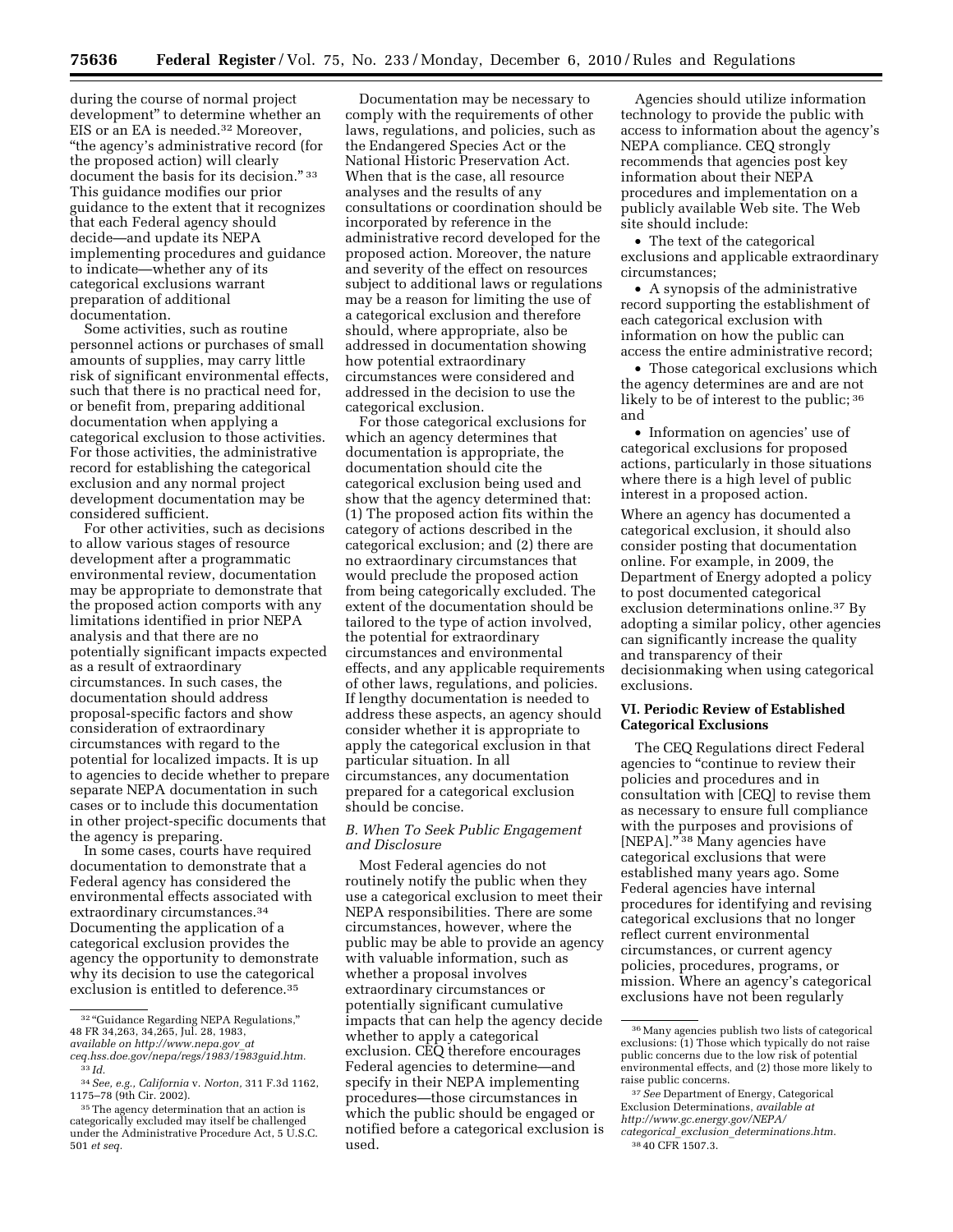reviewed, they should be reviewed by the agency as soon as possible.

There are several reasons why Federal agencies should periodically review their categorical exclusions. For example, a Federal agency may find that an existing categorical exclusion is not being used because the category of actions is too narrowly defined. In such cases, the agency should consider amending its NEPA implementing procedures to expand the description of the category of actions included in the categorical exclusion. An agency could also find that an existing categorical exclusion includes actions that raise the potential for significant environmental effects with some regularity. In those cases, the agency should determine whether to delete the categorical exclusion, or revise it to either limit the category of actions or expand the extraordinary circumstances that limit when the categorical exclusion can be used. Periodic review can also help agencies identify additional factors that should be included in their extraordinary circumstances and consider whether certain categorical exclusions should be documented.

Agencies should exercise sound judgment about the appropriateness of categorically excluding activities in light of evolving or changing conditions that might present new or different environmental impacts or risks. The assumptions underlying the nature and impact of activities encompassed by a categorical exclusion may have changed over time. Different technological capacities of permitted activities may present very different risk or impact profiles. This issue was addressed in CEQ's August 16, 2010 report reviewing the Department of the Interior's Minerals Management Service's application of NEPA to the permitting of deepwater oil and gas drilling.39

Agencies should review their categorical exclusions on an established timeframe, beginning with the categorical exclusions that were established earliest and/or the categorical exclusions that may have the greatest potential for significant environmental impacts. This guidance recommends that agencies develop a process and timeline to periodically

review their categorical exclusions (and extraordinary circumstances) to ensure that their categorical exclusions remain current and appropriate, and that those reviews should be conducted at least every seven years. A seven-year cycle allows the agencies to regularly review categorical exclusions to avoid the use of categorical exclusions that are outdated and no longer appropriate. If the agency believes that a different timeframe is appropriate, the agency should articulate a sound basis for that conclusion, explaining how the alternate timeframe will still allow the agency to avoid the use of categorical exclusions that are outdated and no longer appropriate. The agency should publish its process and time period, along with its articulation of a sound basis for periods over seven years, on the agency's Web site and notify CEQ where on the Web site the review procedures are posted. We recognize that due to competing priorities, resource constraints, or for other reasons, agencies may not always be able to meet these time periods. The fact that a categorical exclusion has not been evaluated within the time established does not invalidate its use for NEPA compliance, as long as such use is consistent with the defined scope of the exclusion and has properly considered any potential extraordinary circumstances.

In establishing this review process, agencies should take into account factors including changed circumstances, how frequently the categorical exclusions are used, the extent to which resources and geographic areas are potentially affected, and the expected duration of impacts. The level of scrutiny and evaluation during the review process should be commensurate with a categorically-excluded activity's potential to cause environmental impacts and the extent to which relevant circumstances have changed since it was issued or last reviewed. Some categorical exclusions, such as for routine purchases or contracting for office-related services, may require minimal review. Other categorical exclusions may require a more thorough reassessment of scope, environmental effects, and extraordinary circumstances, such as when they are tiered to programmatic EAs or EISs that analyzed activities whose underlying circumstances have since changed.

To facilitate reviews, the Federal agency offices charged with overseeing their agency's NEPA compliance should develop and maintain sufficient capacity to periodically review their existing categorical exclusions to ensure

that the agency's prediction of no significant impacts is borne out in practice.40 Agencies can efficiently assess changed circumstances by utilizing a variety of methods such as those recommended in Section III, above, for substantiating new or revised categorical exclusions. These methods include benchmarking, monitoring of previously implemented actions, and consultation with professional staff. The type and extent of monitoring and other information that should be considered in periodic reviews, as well as the particular entity or entities within the agency that would be responsible for gathering this information, will vary depending upon the nature of the actions and their anticipated effects. Consequently, agencies should utilize the expertise, experience, and judgment of agency professional staff when determining the appropriate type and extent of monitoring and other information to consider. This information will help the agency determine whether its categorical exclusions are used appropriately, or whether a categorical exclusion needs to be revised. Agencies can also use this information when they engage stakeholders in developing proposed revisions to categorical exclusions and extraordinary circumstances.

Agencies can also facilitate reviews by keeping records of their experiences with certain activities in a number of ways, including tracking information provided by agency field offices.41 In such cases, a Federal agency could conduct its periodic review of an established categorical exclusion by soliciting information from field offices about the observed effects of implemented actions, both from agency personnel and the public. On-theground monitoring to evaluate environmental effects of an agency's categorically-excluded actions, where appropriate, can also be incorporated into an agency's procedures for conducting its oversight of ongoing projects and can be included as part of regular site visits to project areas.

Agencies can also conduct periodic review of existing categorical exclusions through broader program reviews. Program reviews can occur at various levels (for example, field office, division office, headquarters office) and on various scales (for example, geographic location, project type, or areas identified in an interagency agreement). While a

<sup>39</sup>Council on Environmental Quality, *Report Regarding the Mineral Management Service's National Environmental Policy Act Policies, Practices, and Procedures as They Relate to Outer Continental Shelf Oil and Gas Exploration, available at ceq.hss.doe.gov/current*\_*developments/ docs/CEQ*\_*Report*\_*Reviewing*\_*MMS*\_*OCS*\_ *NEPA*\_*Implementation.pdf* (Aug. 2010) at 18–20 (explaining that MMS NEPA review for the Macondo Exploratory Well relied on categorical exclusions established in the 1980s, before deepwater drilling became widespread).

<sup>40</sup> 40 CFR 1507.2. 41Council on Environmental Quality, *The NEPA Task Force Report to the Council on Environmental Quality—Modernizing NEPA Implementation,* p. 63 (Sept. 2003), *available on http://www.nepa.gov* at *ceq.hss.doe.gov/ntf/report/index.html.*